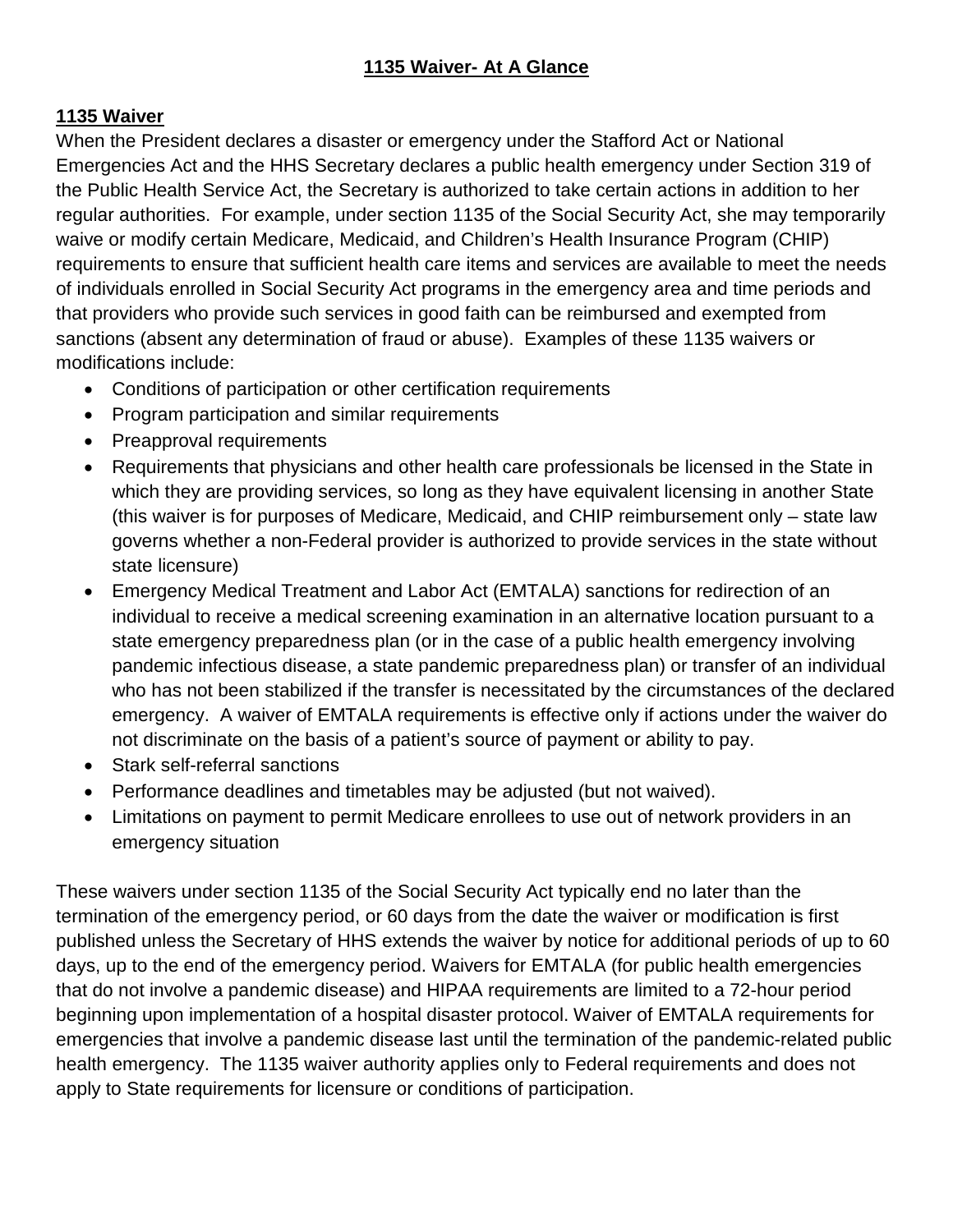In addition to the 1135 waiver authority, Section 1812(f) of the Social Security Act (the Act) authorizes the Secretary to provide for SNF coverage in the absence of a qualifying hospital stay, as long as this action does not increase overall program payments and does not alter the SNF benefit's "acute care nature" (that is, its orientation toward relatively short-term and intensive care).

Under this authority, CMS can issue a temporary waiver of the SNF benefit's qualifying hospital stay requirement for those beneficiaries who are evacuated or transferred as a result of the emergency situation. In this way, beneficiaries who may have been discharged from a hospital early to make room for more seriously ill patients will be eligible for Medicare Part A SNF benefits. In addition, beneficiaries who had not been in a hospital or SNF prior to being evacuated, but who need skilled nursing care as a result of the emergency, will be eligible for Medicare Part A SNF coverage without having to meet the 3-day qualifying hospital stay requirement.

## **Trigger Points**

In determining whether to invoke an 1135 Waiver (once the conditions precedent to the authority's exercise have been met), the Assistant Secretary for Preparedness and Response (ASPR) convenes a meeting of relevant OPDIVS to determine the need and scope for such modifications. Information considered includes requests from Governor's offices, feedback from individual healthcare providers and associations, requests to regional or field offices for assistance, and information obtained from the Secretary's Operation Center. The intent is to determine whether the waivers or modifications allowed under the 1135 Waiver Authority will assist healthcare providers in dealing with the response to a disaster.

While hurricanes and other disasters represent a date-certain impact and generally known duration, public health emergencies around diseases or viruses may be considered a more diffuse and dispersed event. In evaluating trigger points for implementation of an 1135 waiver, it is important to recognize that a state or geographic region may have limited activity as a whole, while a particular city or community may be experiencing a severe outbreak. This geographic variation makes quantifiable trigger points difficult to define.

One of the best indicators for the need and geographic scope of an 1135 Waiver is healthcare provider and provider association contacts with CMS Regional Offices. As the waivers and modifications allowed under the 1135 waiver authority deal most often with Medicare Conditions of Participation (and EMTALA), most providers and associations will turn first to the CMS Regional Office for relief. Since one of the purposes of the 1135 Waiver is to provide waivers and modifications to assist providers furnishing services to Medicare, Medicaid and CHIP beneficiaries, it seems apparent that any trigger should be set up primarily to track providers' needs.

A tracking mechanism could be utilized and reported weekly to CMS Central Office indicating the number and nature of inquiries for flexibilities.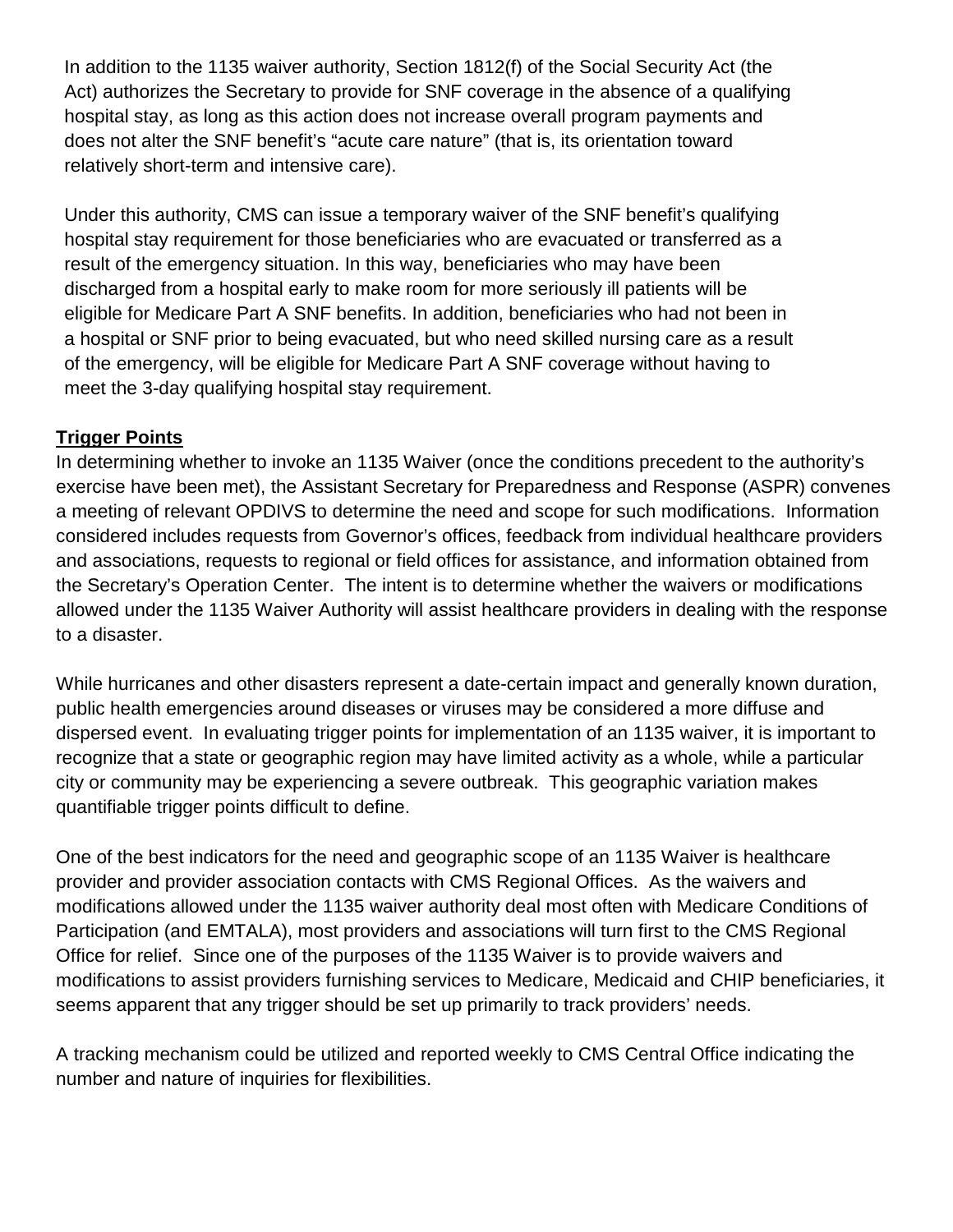For example, CMS Regional Offices can collect information on:

- Requests by hospitals to provide screening/triage of patients at a location offsite from the hospital's campus;
- Hospitals housing patients in units not otherwise appropriate under the Medicare Conditions of Participation or for a duration that exceeds regulatory requirements;
- Hospitals or nursing homes requesting increases in their certified bed capacity.

These requests could be grouped by state and city, to allow for more accurate reporting of the impact of a public health emergency. The benefit of a reporting system to the CMS Regional Offices is that information and assistance may be provided on flexibilities available to providers, even without an 1135 waiver, that could assist in their emergency response. This information, in addition to the usual channels of input identified above, should allow ASPR, CMS and the relevant OPDIVs to have the information necessary to recommend whether the Secretary should invoke the 1135 Waiver Authority.

## **Implementation of 1135 Waiver Authority**

Once an 1135 Waiver is authorized, in past emergencies, health care providers have submitted requests to operate under that authority to the State Survey Agency or CMS Regional Office. The requests generally have included a justification for the waiver and expected duration of the modification requested. Providers and suppliers have been asked to keep careful records of beneficiaries to whom they provide services, in order to ensure that proper payment may be made. The State Survey Agency and CMS Regional Office has reviewed the provider's request and make appropriate decisions, usually on a case-by-case basis. CMS has approved specific waivers and modifications only to the extent that the provider in question has been affected by the disaster or emergency. . Providers are expected to come into compliance with any waived requirements prior to the end of the emergency period.

Federally certified/approved providers must operate under normal rules and regulations, unless they have sought and have been granted modifications under the Waiver authority from specific requirements.

## **Blanket Waiver Modifications**

CMS has, in past disasters, implemented specific waivers or modifications under the 1135 authority on a "blanket" basis, when a determination has been made that all similarly situated providers in the emergency area needed such a waiver or modification. Examples include hospitals that have initiated their disaster plans and are operating under the Emergency Medical Treatment and Labor Act (EMTALA) waiver, the 25-bed limit and 96-hour annual average per patient length of stay requirement for Critical Access Hospitals, and requests for increases in the number of certified beds for providers. While blanket authority for these modifications may be allowed, the provider should still notify the State Survey Agency and CMS Regional Office if operating under these modifications to ensure proper payment. Similarly, most reporting requirements (such as nursing homes providing Minimum Data Set updates on residents) are suspended for all providers in the impacted areas in accordance with the Waiver authority.